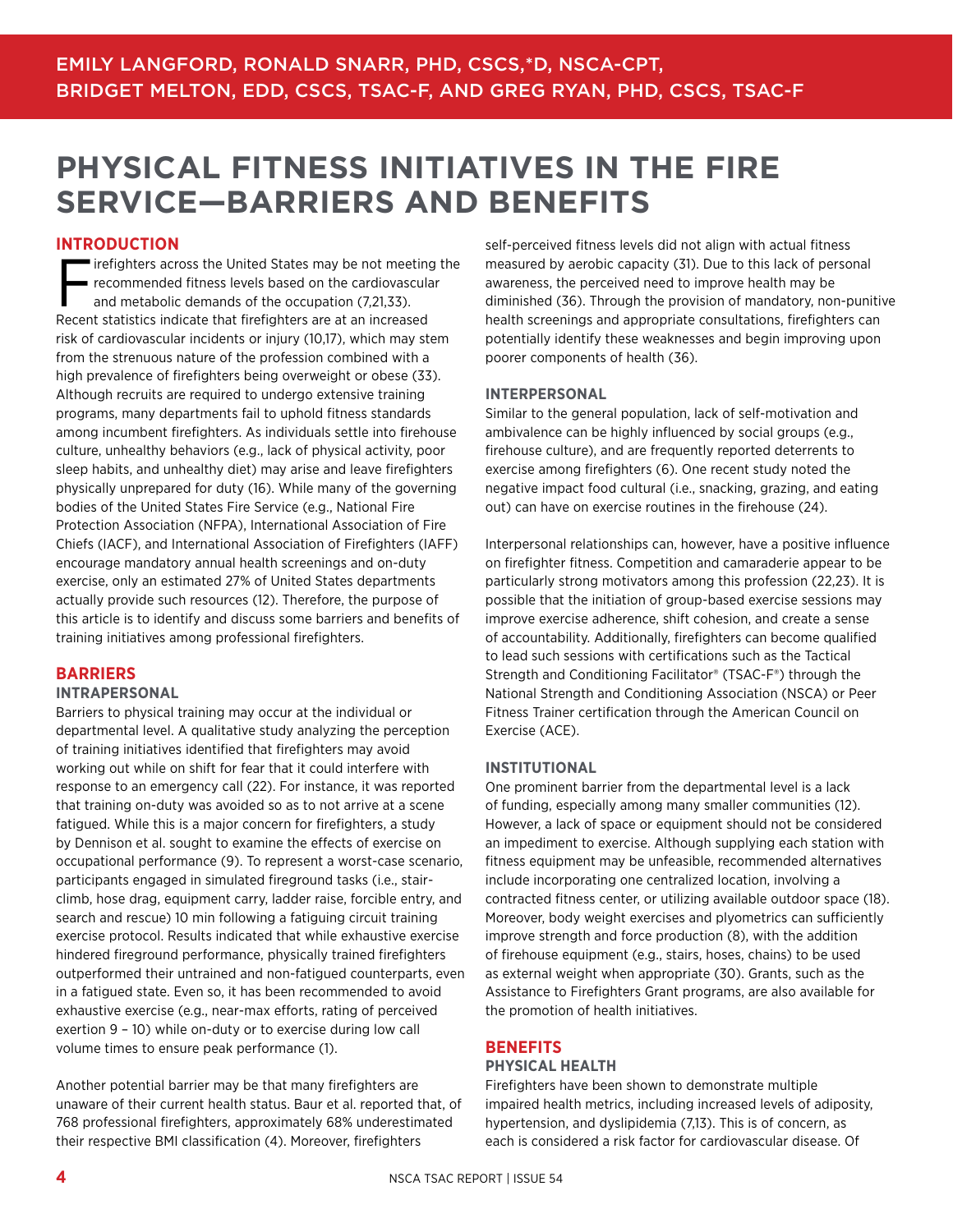particular importance, high blood pressure has been shown as a strong predictor of fatal cardiovascular incidents (13). Fortunately, lifestyle changes, such as increased physical activity and improved diet, can help promote favorable body composition and blood panels. Additionally, more fit firefighters have shown fewer cardiac abnormalities during stress testing (5) and fewer injuries (32) than their less fit counterparts.

Many previous studies have evaluated the efficacy of training initiatives among the fire service. For example, a study by Poston and colleagues sought to determine the benefits of health promotion programs within the fire service (34). In this study, researchers compared 10 departments that complied with multiple crucial components of the IAFC and IAFFs' Wellness Fitness Initiative (WFI) to 10 departments that did not. Results indicated that the departments that provided employees with annual health screenings, a health and fitness coordinator, peer fitness trainers, and time to exercise while on-duty tended to demonstrate more desirable physical, behavioral, and mental health. More specifically, WFI compliant departments were 42% less likely to be obese and more likely to be cognizant of current weight status. Additionally, these firefighters reported more physical activity, greater estimated aerobic capacity (VO<sub>2</sub>max), job satisfaction, and lower incidence of hypertension.

Likewise, a recently published meta-analysis by Andrews et al. calculated that exercise interventions among firefighters were capable of eliciting significant moderate-to-large improvements in body fat percentage (-7.73%), aerobic capacity (+8.7%), endurance (+17.61%), strength (+8.83%), and power (+5.28%) (3). Controls, in contrast, demonstrated a <1% mean change in the same metrics, with the exception of strength (+2.48%). Furthermore, the authors concluded that a program structured around resistance training may be the most efficacious among firefighters, as those studies in particular observed the greatest number of improvements. It may be worth noting that while exercise interventions elicited improvements in four of the five components of physical fitness, non-significant improvements were reported for flexibility. These results may suggest that emphasizing flexibility training may be necessary for improving flexibility or mobility.

#### **JOB PERFORMANCE**

Departments may also benefit from health promotion programs as it applies to improved job performance. Occupational tasks can require high amounts of aerobic fitness (≥44 mL•kg-1•min-1) and muscular strength (≥68 kg) for extended periods of time (14). Adding strain caused by the environment (e.g., heat, anxiety, dehydration), these tasks are performed in protective gear weighing at least 23 kg (28). If a firefighter is physically unable to execute these tasks in harsh conditions, the safety of the public, engine, and self are placed at risk.

Considering the physical demands associated with the job, it is apparent that more fit individuals are more likely to better execute physical job tasks. To further support this, an abundance of previous literature has reported associations between fitness and job performance (25,26,29,35). For instance, Michaelides et al. found that upper-body and abdominal strength, upper-body endurance, and anaerobic power all contributed to enhanced performance on time to completion of a simulated fireground test (i.e., stair climb, rolled hose lift and move, Keiser sled, hose pull and hydrant hookup, mannequin drag, charged hose advance) (25). Conversely, performance decreased with increased resting heart rate, body mass index, body fat percentage, age, and waist circumference. This is in agreement with the findings of Rhea and associates (35), which indicated that upper-body strength and endurance, lower-body endurance, and sprint time were associated with time to completion of a similar test (i.e., hose pull, victim drag, stair climb, equipment hoist). These results lend support to the notion that physical training is essential for peak physical job performance (36).

#### **ECONOMIC**

Training programs may also appeal to departments from an economic standpoint. Seven years post implementation, the WFI reports indicate that despite a 5% increase in total injury claims, the average cost per claim decreased by 23% (18). In comparison, non-WFI compliant departments observed a 22% increase in claims and a 35% increase in average cost per claim (18). Moreover, engaged departments demonstrated fewer missed days and less of an increase in total incurred costs than those not. While a study by Poston and colleagues surprisingly found that departments complying with multiple components of the WFI reported higher workers compensation claims than non-compliant departments, the authors note that these claims may be a result of more physical activity or that these firefighters were more comfortable reporting injuries (34). In addition, Jahnke and associates found that although the risk of exercise-induced injury was greater in those that habitually exercised while on-duty, the incidence rate of non-exercise injury was significantly lower (20).

In agreement with these findings, another study by Poston et al. identified that the number of missed workdays due to injury was proportional to increasing weight status/body mass index (33). Subsequent costs associated with these absences ranged from ~\$5,076 for healthy weight firefighters to ~\$25,271 for those that were class I or II obese. There were, however, no differences in the prevalence or type of injury between healthy and overweight or obese firefighters. Additionally, poor physical fitness has been reported as one of the leading causes of on-duty injury (27).

#### **CONSIDERATIONS**

While implementing fitness programs for the fire service is essential to increasing health and wellness measures, several considerations are warranted prior to their adoption. For instance,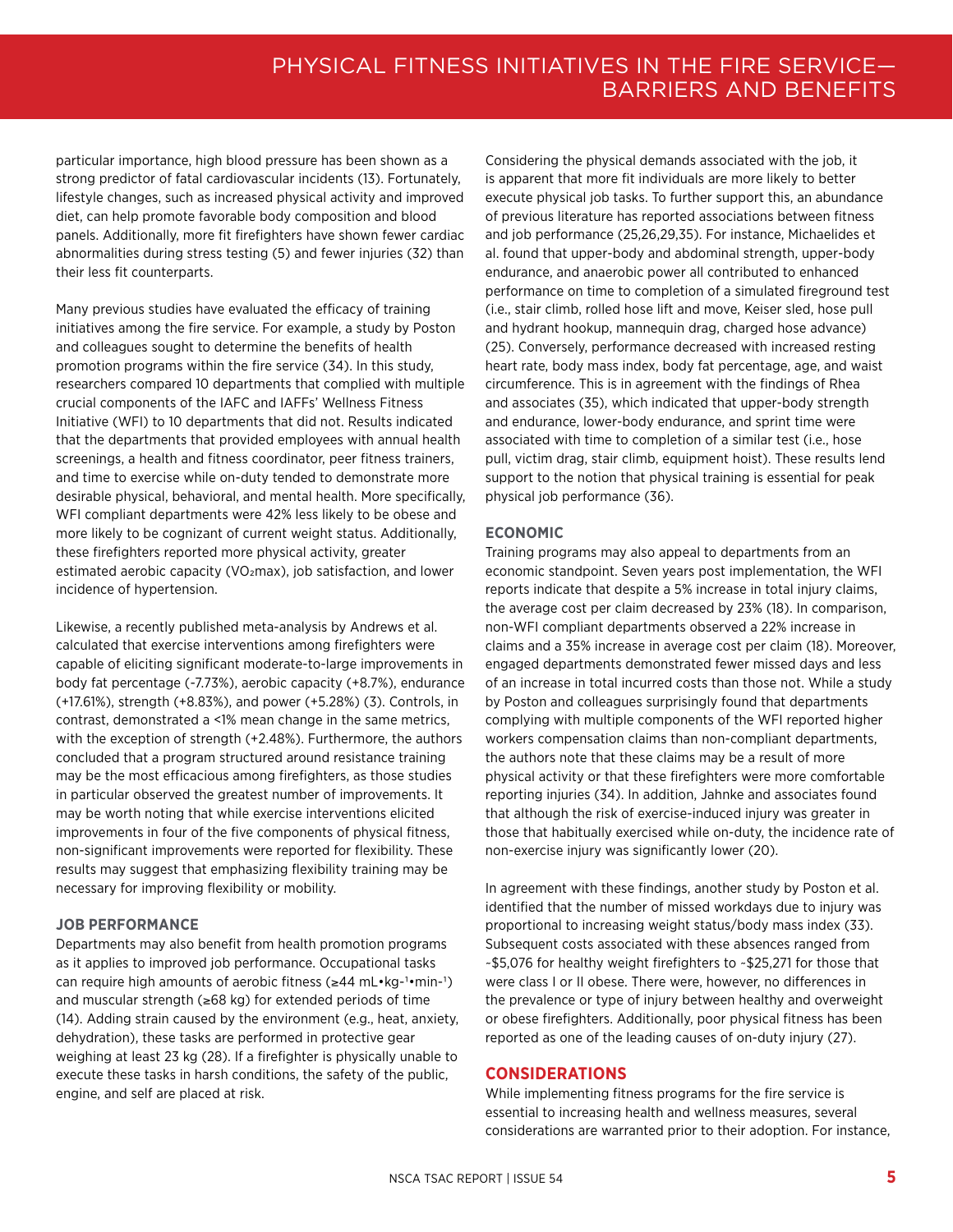a needs assessment should be performed to determine available resources. Additionally, fitness assessments should be performed to identify weaknesses in physical capabilities (e.g., cardiovascular health, muscular strength). Though, based on recommendations through the NFPA, results should not be used for punitive purposes. Laboratory and occupational assessments, along with annual physician health screenings, may also educate firefighters who are at high risk for disease, and clear employees for physical activity before beginning a program. As normative values for firefighters continue to be established regarding physical health and occupational performance, data collected from individual departments can further provide information regarding strengths and weaknesses, and available funds may be allocated where deemed most necessary. While simply adopting an assessment program has the potential for behavioral change, multiple variables (e.g., consultation with local government or an audit) may be needed prior to a warranted increase in departmental procedures and funding.

Other considerations should be made in terms of optimal training styles. As previously discussed, resistance training should account for a large proportion of regimens among this population (3). Tactical personnel, though, may find functional or circuit training modalities appealing, as they stress both the aerobic and anaerobic systems and transfer well to job specific requirements (2,15). Furthermore, they also require less time commitment, less costs, and can be modified for varying skill levels (15). To evaluate the physiological responses to circuit training compared to actual fireground tasks, Abel et al. monitored blood lactate and heart rate before and following an extensive training circuit (2). Participants completed two rotations of the following exercises interspersed with 30 s of rest: cable pulldown, seated row, leg press, shoulder press, deadlift, step-up, wood chop, single-arm cable pull, step-up, push-up, and abdominal crunch. While heart rate was comparable to performing smoke-diving tasks, it did not elicit a heart rate response similar to fire suppression tasks. Therefore, these results imply that circuit training may be an appropriate training stimulus for some firefighter tasks but not all. As such, and based on the metabolic demands of the occupation, this form of exercise should be periodized with an additional emphasis on higher-intensity cardiovascular exercise (14).

While exercise has been shown to be beneficial, it is important that individuals also learn fundamental movement patterns. Strain, sprain, and muscular pains caused by overexertion are consistently among the leading causes of injury within the service (17). These musculoskeletal injuries are often accompanied by poor mobility or flexibility (19). Frost et al. emphasized the role of corrective exercise techniques in a study comparing the movement patterns of firefighters while completing typical movements associated with the occupation (i.e., lifting from floor to waist height, squat, lunge, push, pull) (11). Participants were categorized into either a standard exercise group, with emphasis on promoting

performance and peak fitness; a movement-guided training group, with emphasis on execution of key movement patterns (e.g., spinal control); or a control group. Following 12 weeks of training, both exercise groups demonstrated improvements in body composition, aerobic capacity, grip strength, upper-body endurance, lowerbody power, and flexibility. The movement-guided group, though, exhibited less spine and frontal plane knee motion during occupational-related tasks. It is within reason to speculate that these adaptations could result in fewer injuries. Given this information, training initiatives should strive to teach proper form and the avoidance of potentially harmful movement patterns.

#### **PRACTICAL APPLICATIONS**

Noting the aforementioned benefits of physical training programs, it is apparent that fire departments should implement, and actively support, exercise initiatives. Barriers of physical health initiatives can often be overcome, and the benefits can occur in health, performance, and economic domains. Baseline health screenings are encouraged to identify weaknesses and contraindications to exercise, although results should not be used for punitive purposes. Furthermore, functional or circuit style training modalities may be particularly efficacious among this population, given the reduced cost and time commitment, as well as the transfer to job-specific tasks. Finally, programs should ideally be under supervision of experienced personnel who emphasize the importance of correct movement patterns. Therefore, departments interested in implementing wellness programs may find success in partnering with strength and conditioning facilities or local universities.

#### **REFERENCES**

1. Abel, MG. Concerns and benefits of on-duty exercise training for firefighters. *TSAC Report* 23(1): 1-4, 2012.

2. Abel, MG, Mortara, AJ, and Pettitt, RW. Evaluation of circuit-training intensity for firefighters. *Journal of Strength and Conditioning Research* 25(10): 2895-901, 2011.

3. Andrews, KL, Gallagher, S, and Herring, MP. The effects of exercise interventions on health and fitness of firefighters: A metaanalysis. Published ahead of print.*The Scandinavian Journal of Medicine and Science in Sports*, 2019.

4. Baur, DM, Christophi, CA, Tsismenakis, AJ, Jahnke, SA, and Kales, SN. Weight-perception in male career firefighters and its association with cardiovascular risk factors. *BMC Public Health* 12(480): 1-8, 2012.

5. Baur, DM, Leiba, A, Christophi, CA, and Kales, SN. Low fitness is associated with exercise abnormalities among asymptomatic firefighters. *Occupational Medicine* 62(7): 566-590, 2012.

6. Bonnell, E, Huggins, M, and Bonham, MP. Factors influencing rotating shift workers eating habits: A cross-sectional study of Melbourne Metropolitan fire fighters. *Journal of Nutritional and Intermediary Metabolism* 4(12): 24-38, 2016.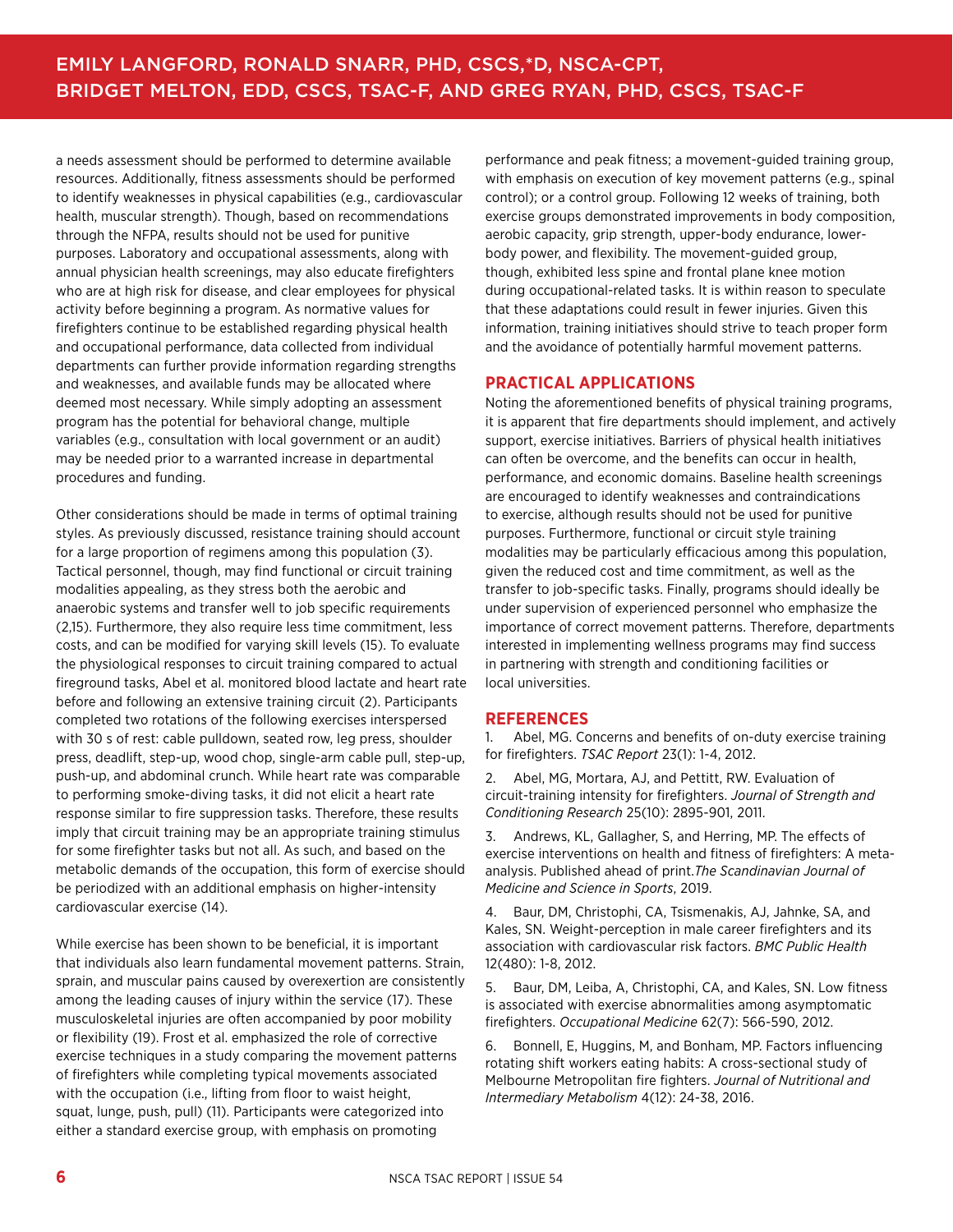7. Clark, S, Rene, A, Theurer, WM, and Marshall, M. Association of body mass index and health status in firefighters. *Journal of Occupational and Environmental Medicine* 44(10): 940-946, 2002.

Davies, G, Riemann, BL, and Manske, R. Current concepts of plyometrics exercise. *International Journal of Sports Physical Therapy* 10(6): 760-786, 2015.

9. Dennison, K, Mullineaux, D, Yates, J, and Abel, M. The effect of fatigue and training status on firefighter performance. *Journal of Strength and Conditioning Research* 26(4): 1101-1109, 2012.

10. Fahy, RF, LeBlanc, PR, and Molis, JL. Firefighter fatalities in the United States-2017. Quincy, MA: NFPA Research, Data, and Analytics Division; 2018.

11. Frost, DM, Beach, TA, Callaghan, JP, and McGill, SM. Exercisebased performance enhancement and injury prevention for firefighters: Contrasting the fitness- and movement-related adaptations to two training methodologies. *Journal of Strength and Conditioning Research* 29(9): 2441-2459, 2015.

12. Fourth needs assessment of the U.S. fire service. Quincy, MA: National Fire Protection Association, 2016.

13. Geibe, JR, Holder, J, Peeples, L, Kinney, AM, Burress, JW, and Kales, SN. Predictors of on-duty coronary events in male firefighters in the United States. *American Journal of Cardiology* 101(5): 585-589, 2008.

14. Glenhill, N and Jamnik, VK. Characterization of the physical demands of firefighting. *Canadian Journal of Sport Science* 17(3): 207-213, 1992.

15. Haddock, CK, Poston, WSC, Heinrich, KM, Jahnke, SA, and Jitnarin, N. The benefits of high-intensity functional training programs from military personnel. *Military Medicine* 181(11): e1508-e1514, 2016.

16. Haddock, CK, Poston, WS, and Jahnke, SA. Addressing the epidemic of obesity in the United States fire service. Greenbelt, MD: National Volunteer Fire Council, 2011.

17. Haynes, HJG and Molis, JL. United States firefighters injuries-2016. Quincy, MA: NFPA Research, Data, and Analytics Division; 2017.

18. International Association of Fire Chiefs, International Association of Fire Fighters. *The Fire Service Joint Labor Management Wellness-Fitness Initiative*. Washington DC: International Association of Fire Chiefs and International Association of Fire Fighters; 2018.

19. Jafari, M, Zolaktaf, V, and Ghasemi, G. Functional movement screening (FMS) composite scores in firefighters: effects of corrective exercise training. *Journal of Sport Rehabilitation* 1-21, 2018.

20. Jahnke, SA, Poston, WSC, Haddock, CK, and Jitnarin, N. Injury among a population based smaple of career firefighters in the central USA. *Injury Prevention* 19(6): 393-398, 2013.

21. Li, K, Lipsey, T, Leach, HJ, and Nelson, TL. Cardiac health and fitness of Colorado male and female firefighters. *Occupational Medicine* 67: 268-273, 2017.

22. Lovejoy, S, Gillespie, GL, and Christianson, J. Exploring physical health in a sample of firefighters. *Workplace Health and Safety* 63(6): 253-258, 2015.

23. Mabry, L, Elliot, DL, MacKinnon, DP, Thoemmes, F, and Kuehl, KS. Understanding the durability of a fire department wellness program. *American Journal of Health Behavior* 37(5): 693-702, 2013.

24. Melton, B, Ryan, GA, Bigham, L, and Pedigo, J. Qualitative assessment of barriers and ideal wellness programming among rural firefighters. Published ahead of print. *Journal of Occupational and Environmental Medicine*, 2019.

25. Michaelides, MA, Parpa, KM, Henry, LJ, Thompson, GB, and Brown, BS. Assessment of physical fitness aspects and their relationship to firefighters' job abilities. *Journal of Strength and Conditioning Research* 25(4): 956-965, 2011.

26. Michaelides, MA, Parpa, KM, Thompson, J, and Brown, BS. Predicting performance on firefighter's ability test from fitness parameters. *Physical Education, Recreation, and Dance* 79(4): 468-475, 2008.

27. Moore-Merrell, L, McDonald, S, Zhou, A, Fisher, E, and Moore, J. Contributing factors to firefighter line-of-duty death in the United States. *International Association of Firefighters* 1-56, 2006.

28. National Fire Protection Association 1582. Standard on comprehensive occupational medical program for fire departments. Quincy, MA: NFPA Fire Analysis and Research Division, 2018.

29. Nazari, G, MacDermid, JC, Sinden, KE, and Overend, TJ. The relationship between physical fitness and simulated firefighting task performance. *Rehabilitation Research and Practice* 1-7, 2018.

30. Pawlak, R, Clasey, JL, Symons, TB, and Abel, MG. The effect of a novel tactical training program on physical fitness and occupational performance in firefighters. *Journal of Strength and Conditioning Research* 29(3): 578-588, 2015.

31. Peate, WF, Lundergan, L, and Johnson, JJ. Fitness selfperception and VO2max in firefighters. *Journal of Occupational and Environmental Medicine* 44(6): 546-550, 2002.

32. Poplin, GS, Roe, DJ, Burgess, JL, and Peate, WF, and Harris RB. Fire fit: Assessing comprehensive fitness and injury risk in the fire service. *International Archives of Occupational and Environmental Health* 89(2): 251-259, 2015.

33. Poston, WS, Jitnarin, N, Haddock, CK, Jahnke, SA, and Tuley, BC. Obesity and injury-related absenteeism in a population-based firefighter cohort. *Obesity* 19(10): 2076-2081, 2011.

34. Poston, WS, Haddock, CK, Jahnke, SA, Jitnarin, N, and Day, RS. An examination of the benefits of health promotion programs for the national fire service. *BMC Public Health* 13: 805, 2013.

35. Rhea, MR, Alvar, BA, and Gray, R. Physical fitness and job performance of firefighters. *Journal of Strength and Conditioning Research* 18(2): 348-352, 2004.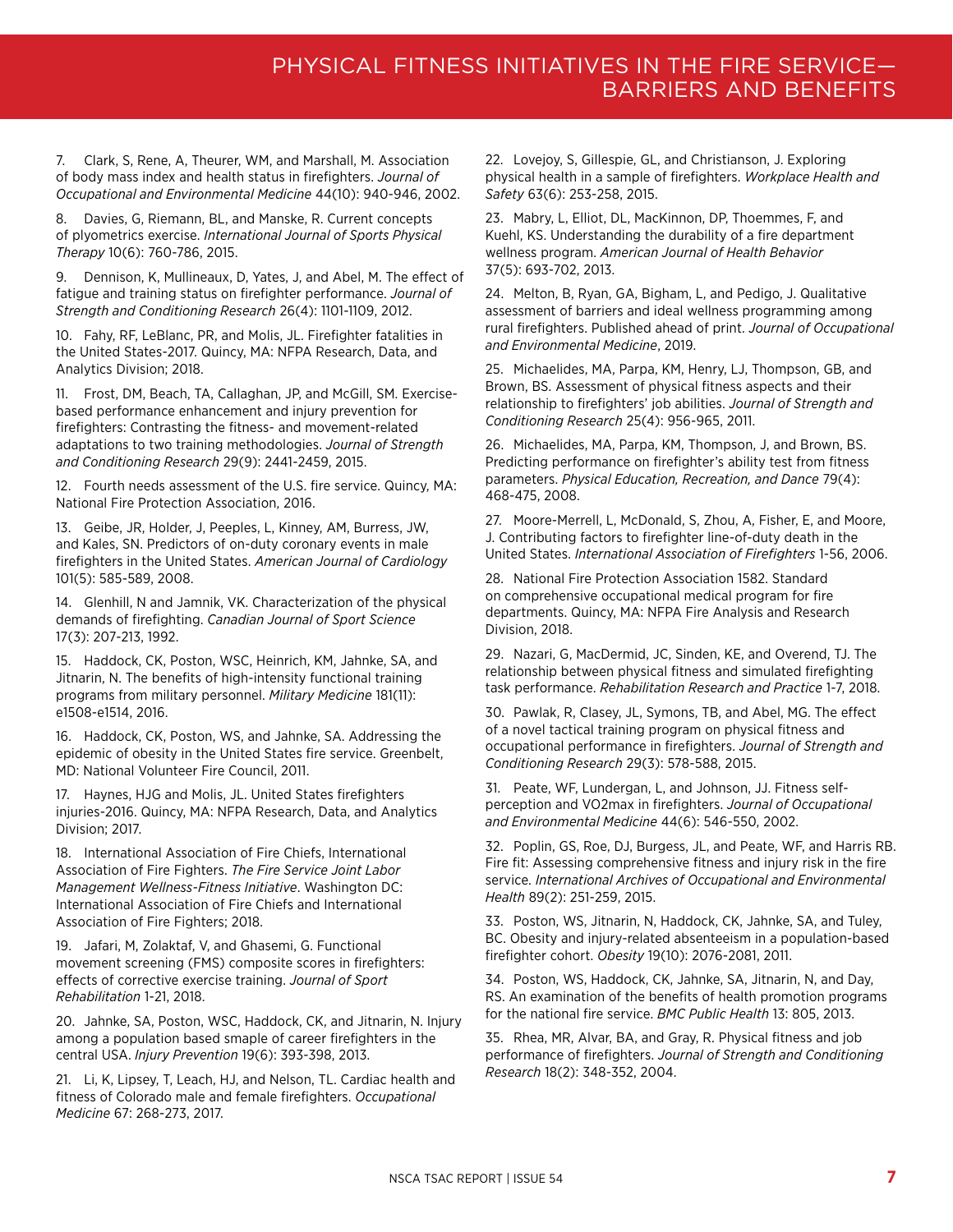### EMILY LANGFORD, RONALD SNARR, PHD, CSCS,\*D, NSCA-CPT, BRIDGET MELTON, EDD, CSCS, TSAC-F, AND GREG RYAN, PHD, CSCS, TSAC-F

36. Sell, K, Abel, M, and Domitrovich, J. Physiological issues related to fire and rescue personnel. In: Alvar BA, Sell K, Deuster PA (Eds.), *NSCA's Essentials of Tactical Strength and Conditioning*. Champaign, IL: Human Kinetics; 455-485, 2017.

#### **ABOUT THE AUTHORS**

LISWEIGHEL

*Emily Langford is a graduate student at Georgia Southern University.*

*Ronald Snarr is an Assistant Professor in the Department of Health Sciences and Kinesiology and Co-Director of the Human Performance Laboratory at Georgia Southern University. He holds a PhD in Exercise Physiology/Human Performance from the University of Alabama and a Master's degree in Exercise Science from Auburn University at Montgomery. Snarr is also a Certified Strength and Conditioning Specialist® (CSCS®) through the National Strength and Conditioning Association (NSCA) and American College of Sports Medicine (ACSM) Certified Exercise Physiologist (ACSM-EPC). Snarr has over 10 years of experience in strength and conditioning, as well as personal training, working with athletes at the Olympic, professional, and collegiate levels.*

*Bridget Melton is a Professor of Exercise Science and Coaching Education at Concordia University of Chicago. She teaches a variety of exercise science courses at the undergraduate, graduate and doctoral levels including Introduction to Exercise Science, Practical Applications of Human Movement, Principles of Personal Training, Sport Conditioning, Program Design in Physical Activity and Health, and Health Promotion and Disease Prevention, and Sport Nutrition. Dr. Melton's research incorporated physical activity promotion. Most recent research is focusing on worksite wellness and tactical athletes. She has published 47 peer reviewed articles, contributed to 13 books and has given over 90 presentations to the states, national and international audiences. Dr. Melton is active with several state and national organizations including American College of Sports Medicine (ACSM), National Association of Kinesiology in Higher Education, National Physical Activity Plan (NPAP), and the Georgia Association of Health Physical Education Recreation and Dance (GAHPERD).*

*Greg Ryan is an Assistant Professor in the Department of Health Sciences and Kinesiology and Co-Director of the Human Performance Laboratory at Georgia Southern University.*



 [GAME-CHANGING](https://www.normatecrecovery.com/?utm_source=NSCAPTQ&utm_medium=HalfPageAd) 



**PASSAGE 8 NSCALE REPORT IN THE REPORT OF A NSCALE REPORT IN THE REPORT OF A NSCALE REPORT OF A NSCALE REPORT OF A NSC** NormaTecRecovery.com

**Maximize your training with NormaTec's brand new PULSE 2.0 Series and the fully connected mobile app.**